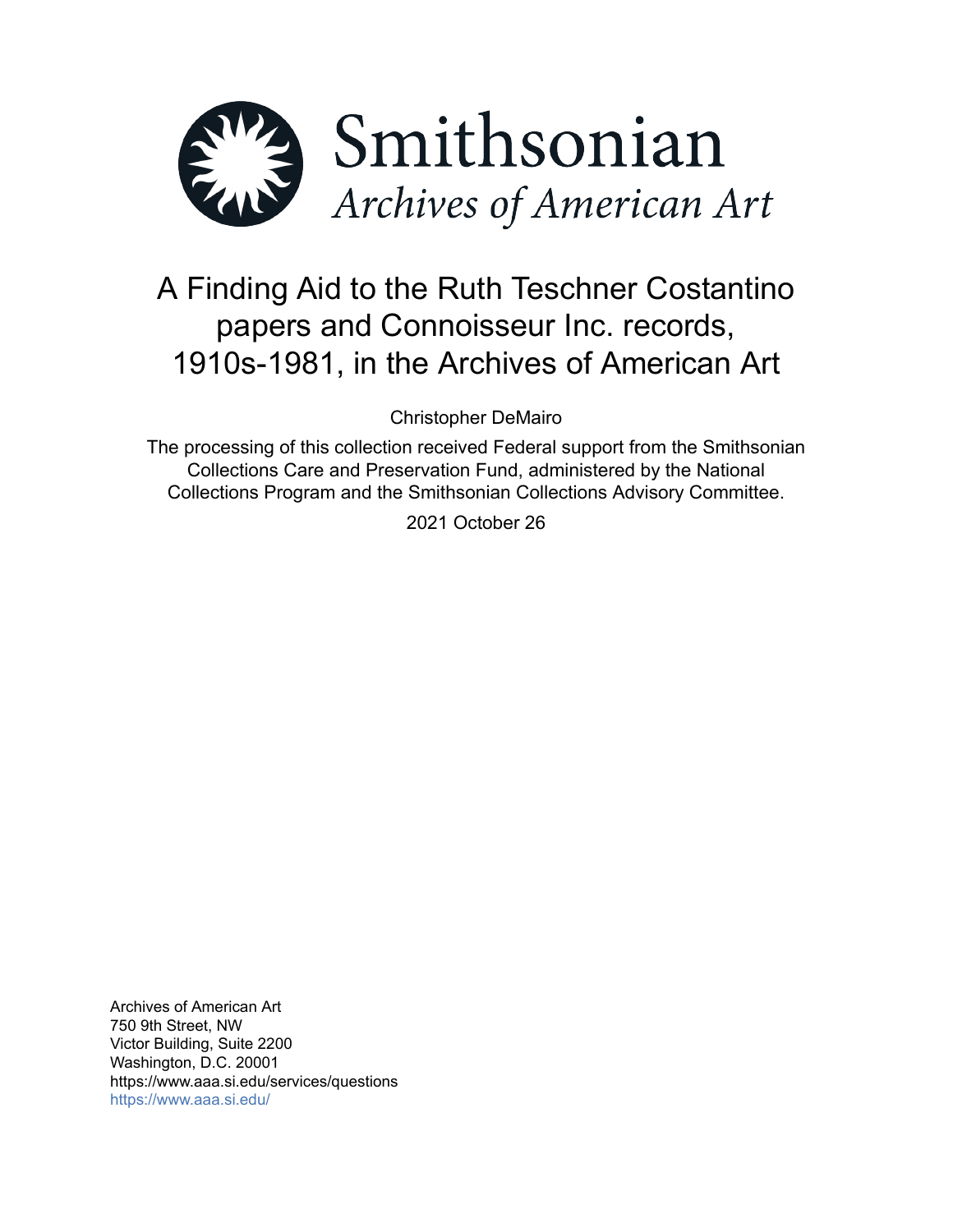## **Table of Contents**

<span id="page-1-0"></span>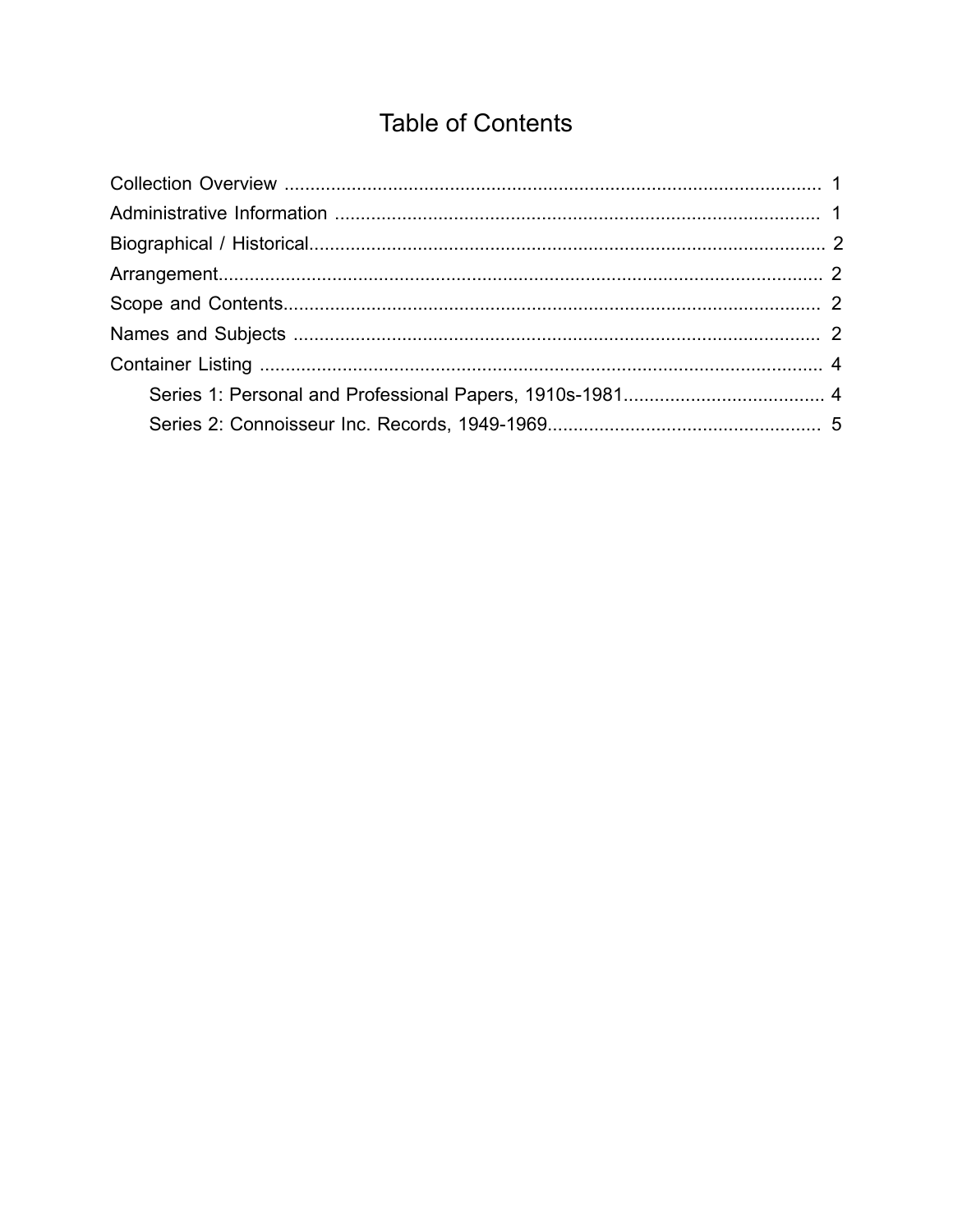## <span id="page-2-0"></span>**Collection Overview**

| <b>Repository:</b> | Archives of American Art                                                                                                                                                                                                                                                                                                                                                                                                                                      |
|--------------------|---------------------------------------------------------------------------------------------------------------------------------------------------------------------------------------------------------------------------------------------------------------------------------------------------------------------------------------------------------------------------------------------------------------------------------------------------------------|
| Title:             | Ruth Teschner Costantino papers and Connoisseur Inc. records                                                                                                                                                                                                                                                                                                                                                                                                  |
| Date:              | 1910s-1981                                                                                                                                                                                                                                                                                                                                                                                                                                                    |
| Identifier:        | AAA.conninc                                                                                                                                                                                                                                                                                                                                                                                                                                                   |
| Creator:           | Connoisseur, Inc.                                                                                                                                                                                                                                                                                                                                                                                                                                             |
| Extent:            | 1.6 Linear feet                                                                                                                                                                                                                                                                                                                                                                                                                                               |
| Language:          | English.                                                                                                                                                                                                                                                                                                                                                                                                                                                      |
| Summary:           | The Ruth Teschner Costantino papers and Connoisseur Inc. records<br>measure 1.6 linear feet and date from the 1910s to 1981. The<br>collection sheds light on the personal and professional life of fine<br>art and antique dealer Ruth T. Costantino through correspondence,<br>writings, printed material, and identification documents; and on her<br>business Connoisseur Inc. through sales records, inventories, receipts,<br>and scant correspondence. |

## <span id="page-2-1"></span>**Administrative Information**

#### Acquisition Information

The collection was donated in two installments by Helen Constantino Fioratti, Ruth Teschner Constantino's daughter. Ruth Costantino's personal and professional papers and several Connoisseur Inc. files were donated in 1983. The bulk of Connoisseur Inc. records were donated in 1984.

#### Processing Information

Two accessions were merged, processed, and a finding aid prepared by Christopher DeMairo in 2021 with funding provided by the Smithsonian Institution's Collections Care and Preservation Fund. Preliminary processing of Ruth Costantino's personal and professional papers and several Connoisseur Inc. files were completed in 1989 by Alanna Heiss and in 2018 by Caroline Donadio.

#### **Citation**

Ruth Teschner Costantino papers and Connoisseur Inc. records, 1910s-1981. Archives of American Art, Smithsonian Institution.

#### **Restrictions**

This collection is open for research. Access to original papers requires an appointment and is limited to the Archives' Washington, D.C. Research Center.

#### Conditions Governing Use

The Archives of American Art makes its archival collections available for non-commercial, educational and personal use unless restricted by copyright and/or donor restrictions, including but not limited to access and publication restrictions. AAA makes no representations concerning such rights and restrictions and it is the user's responsibility to determine whether rights or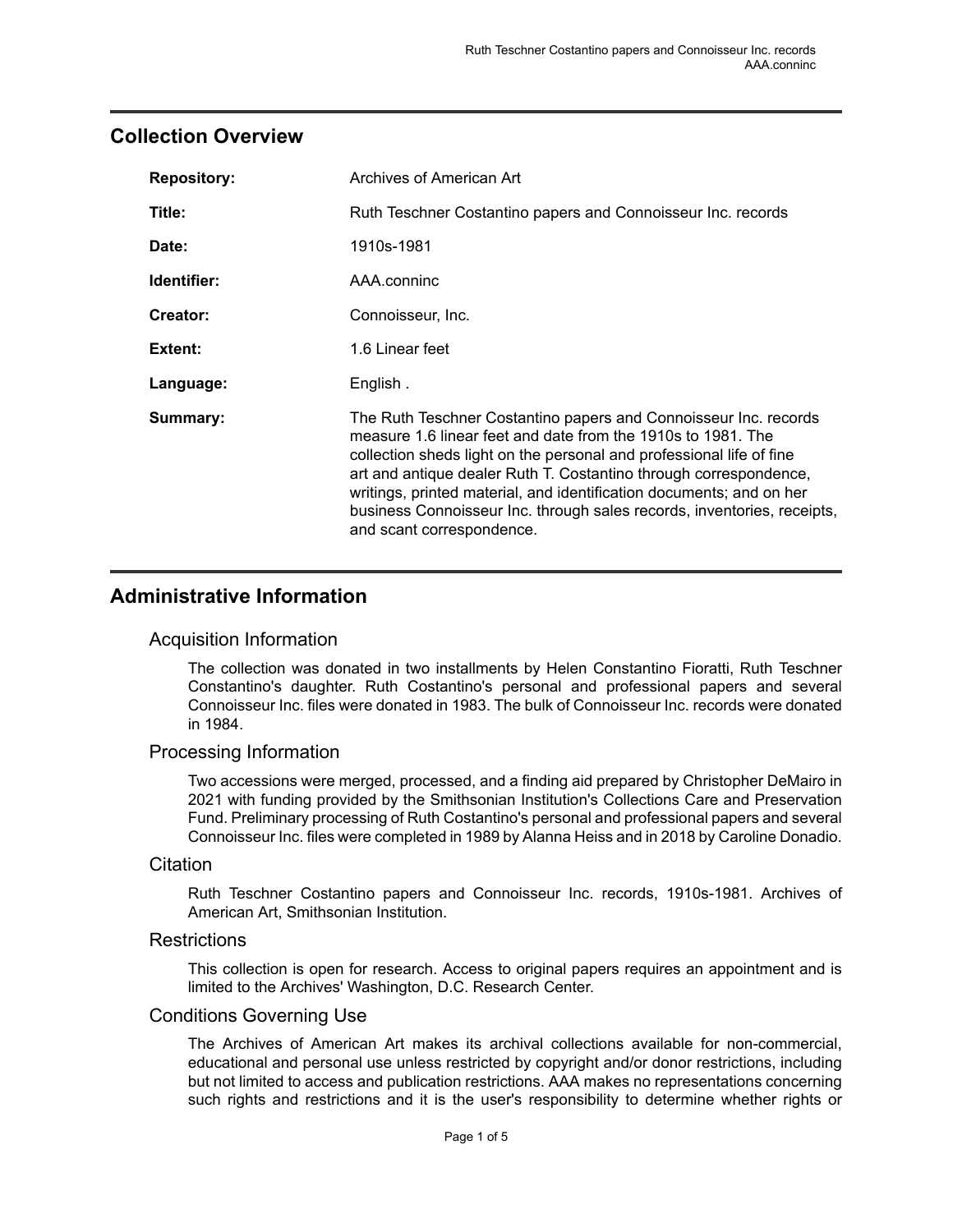restrictions exist and to obtain any necessary permission to access, use, reproduce and publish the collections. Please refer to the [Smithsonian's](https://www.si.edu/termsofuse) Terms of Use for additional information.

## <span id="page-3-0"></span>**Biographical / Historical**

Ruth Teschner Costantino (1892-1981) was a fine art and antique dealer in New York City.

She began working for a specialist and dealer in Old Master wood engravings and original drawings and several years later founded her first gallery, Teschner Gallery. In 1922, Costantino assisted Carl Robert Lamm, owner of the Swedish castle Nasby Slott, selling an extensive collection of paintings, tapestries, rugs, fabrics, armor, and more. Costantino's work with the Lamm Collection helped establish herself as a highly regarded authority on European antique art and furniture. In 1935, Costantino moved Teschner Gallery uptown and renamed it Connoisseur Inc. Throughout her career, Costantino advised the private collections of Madame Consuelo Vanderbilt Balsan, Mrs. Henry Ford II, Mr. Stavros Niarchos, Mrs. John D. Rockefeller II, and many more; served as the White House´s principal purveyor of French eighteenth-century furniture during the Kennedy administration; and dealt fine arts, furniture, and other antique items to U.S. museums, including the Metropolitan Museum of Art, National Gallery of Art, Museum of Fine Arts in Boston, and J. Paul Getty Museum in Los Angeles, and internationally to the Uffizi in Florence and the Brera Museum in Milan. After Costantino died in 1981, Connoisseur Inc. merged with L'Antiquaire gallery, founded by Constantino's daughter, Helen Costantino Fioratti, in 1965.

Costantino's husband, Arturo Costantino, was an Italian diplomat and banker who had a substantial role in the building of the Italian Pavilion at the 1939 World's Fair.

## <span id="page-3-2"></span>**Scope and Contents**

The Ruth Teschner Costantino papers and Connoisseur Inc. records measure 1.6 linear feet and date from the 1910s to 1981. The collection sheds light on the personal and professional life of fine art and antique dealer Ruth T. Costantino through correspondence between Costantino and the American Art Association, collectors, family members, friends, and museum representatives; autobiographical and travel writings; newspaper and magazine clippings on art as well as reviews and advertisements about her book, *How to Know French Antiques* (1961); and identification documents. Connoisseur Inc. include sales records, inventories, receipts, and some correspondence.

### <span id="page-3-1"></span>**Arrangement**

The collection is arranged as two series.

- Series 1: Personal and Professional Papers, 1920s-1981 (Box 1; 11 folders)
- Series 2: Connoisseur Inc. Records, 1949-1981 (Box 1-3; 1.4 linear feet)

### <span id="page-3-3"></span>Names and Subject Terms

This collection is indexed in the online catalog of the Smithsonian Institution under the following terms:

Subjects:

Antiques -- United States Art -- Collectors and collecting Furniture, French Women art dealers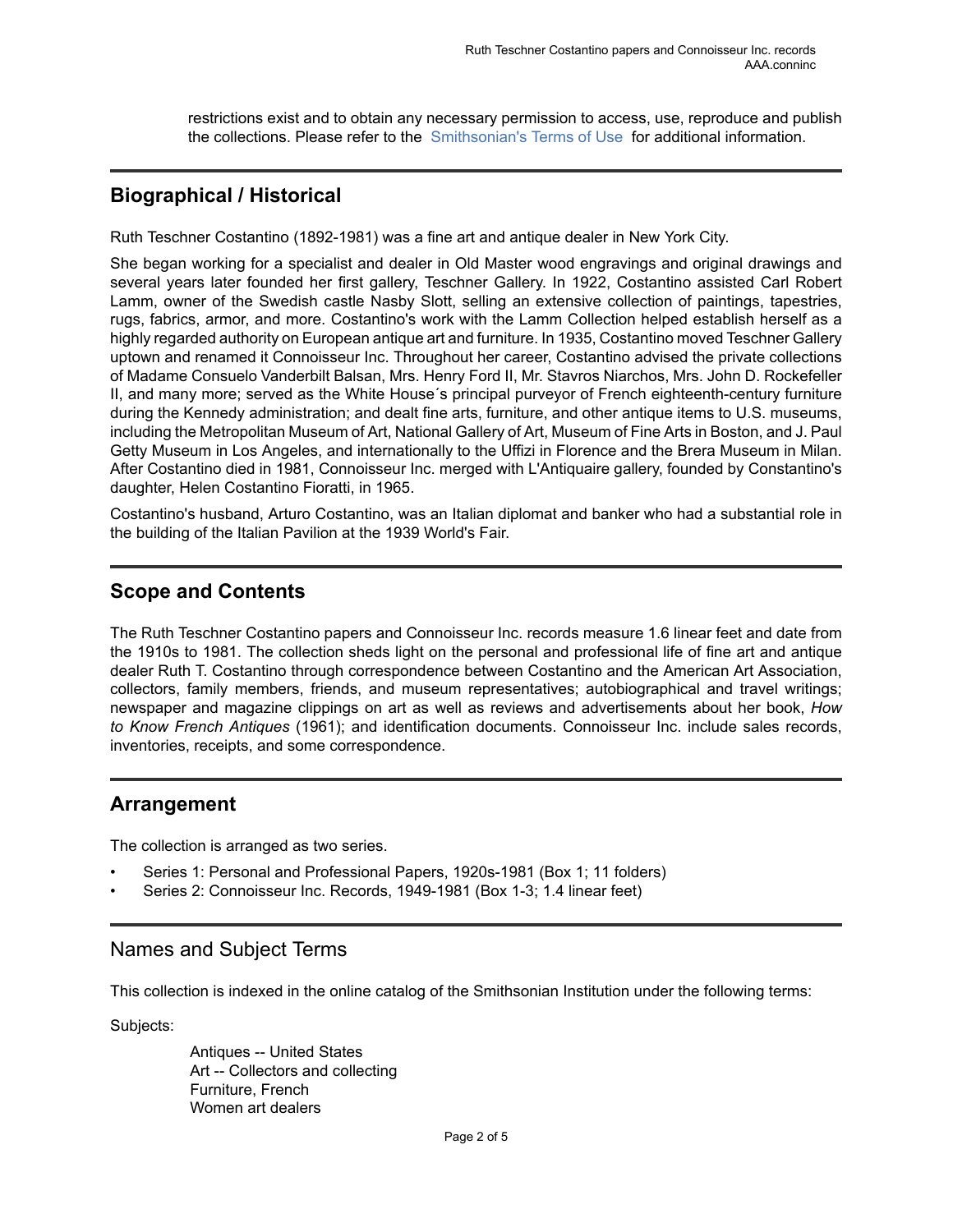Names:

Costantino, Ruth Teschner, 1892-1981 Ruth Teschner Gallery

#### Functions:

Art galleries, Commercial -- New York (State)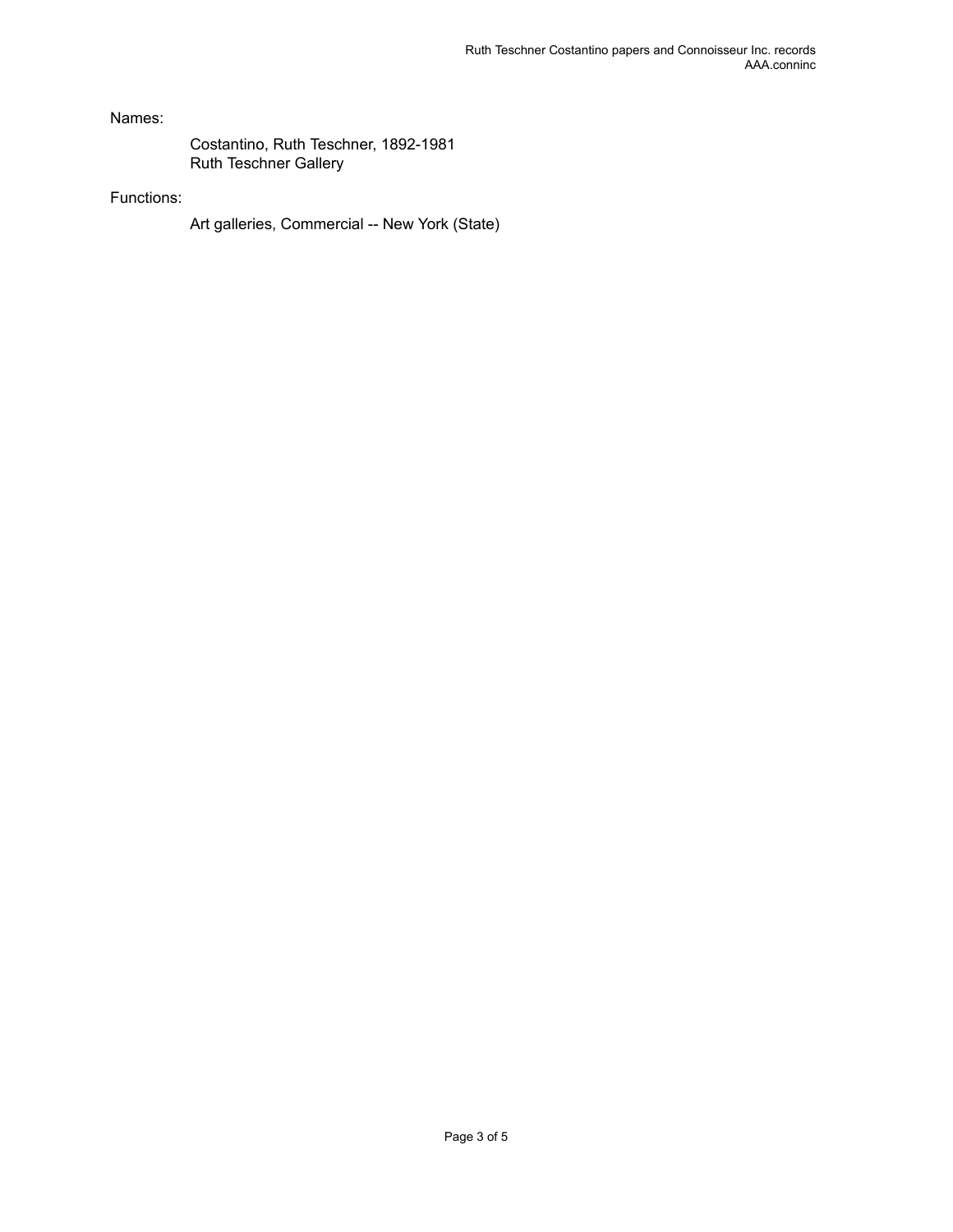## <span id="page-5-0"></span>**Container Listing**

## <span id="page-5-1"></span>Series 1: Personal and Professional Papers, 1910s-1981

#### *11 Folders (Box 1)*

Scope and Contents: Found here is an autobiographical essay written by Ruth Costantino; a draft of an essay on culture in Italy during the 1920s; passports; a 1923 catalog for the sale of items from the Lamm Collection; advertisements and reviews for Costantino's book, *How to Know French Antiques* (1961); and a miscellaneous file comprised of an unidentified photograph, memorial service programs, and more. Also present is scant correspondence between Costantino and the American Art Association, collectors, family members, friends, and museum representatives.

| Box 1, Folder 1   | Autobiographical Essay, circa 1960s-1981                                     |
|-------------------|------------------------------------------------------------------------------|
| Box 1, Folder 2-4 | Correspondence, 1923-1981, undated                                           |
| Box 1, Folder 5   | "Getting About in Italy" or "Locomotion in Italy," Draft, undated            |
| Box 1, Folder 6   | How to Know French Antiques (1961), Reviews and Advertisements,<br>1961-1963 |
| Box 1, Folder 7   | The Lamm Collection, Public Sale Catalog, 1923                               |
| Box 1, Folder 8   | L'Antiquaire, Invoices, 1979                                                 |
| Box 1, Folder 9   | Miscellaneous, 1910s-1974                                                    |
| Box 1, Folder 10  | Newspaper and Magazine Clippings, 1961-1974                                  |
| Box 1, Folder 11  | Passports, 1958-1972                                                         |

*Return to Table of [Contents](#page-1-0)*